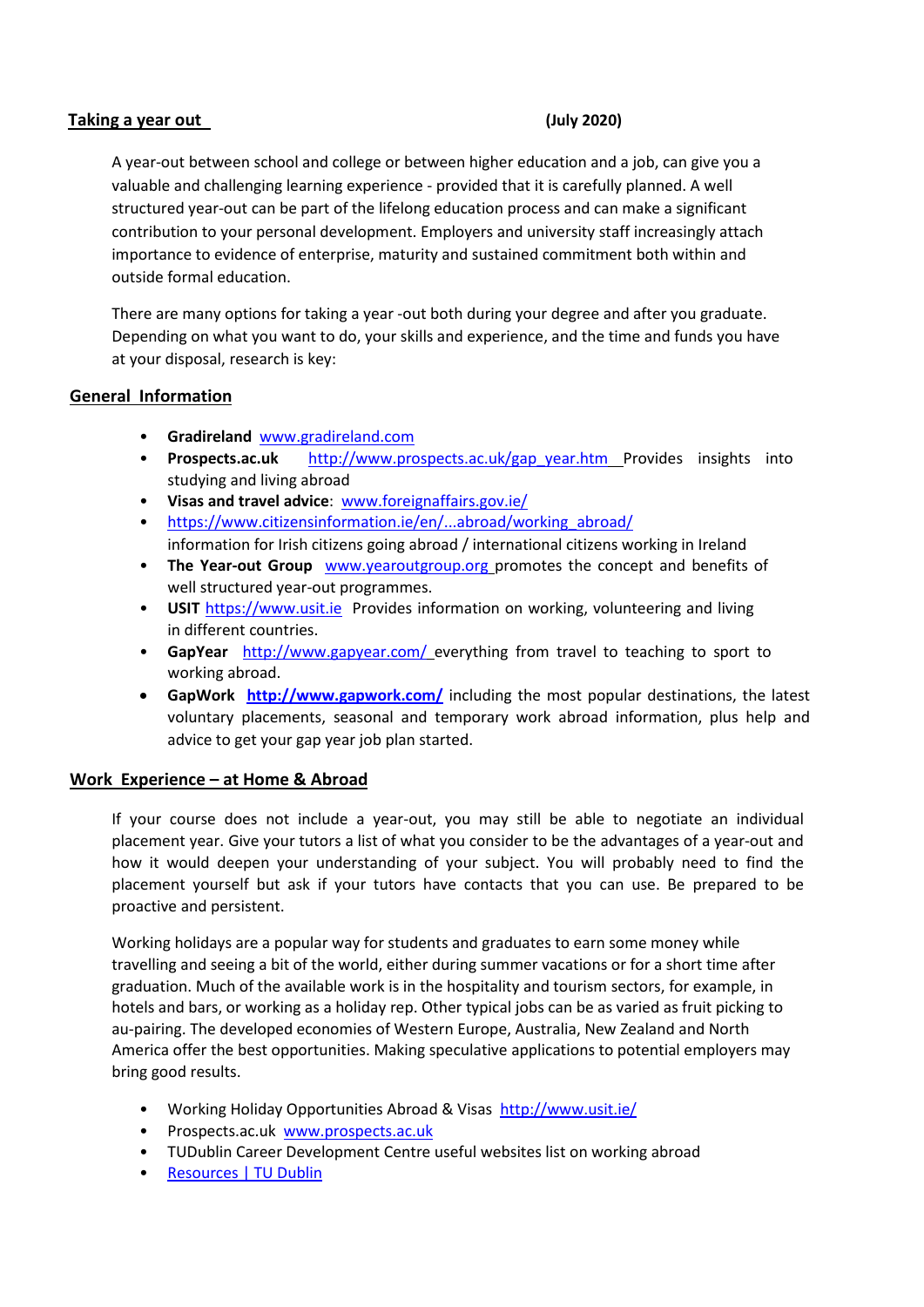- Gradireland [www.gradireland.com](http://www.gradireland.com/)
- Worldwide start up jobs<https://angel.co/>

# **Internships & Exchange Programmes**

#### **Internships**

- **Gradireland** [www.gradireland.com](http://www.gradireland.com/)
- **Work and Internship abroad** <http://www.usit.ie/work-abroad>

See TUDublin Career Development Centre Country Specific Information [Resources | TU Dublin](https://www.tudublin.ie/for-students/career-development-centre/students-and-graduates/resources/)

## **Exchange programmes**

- **JET Programme**: **[http://www.ie.emb-japan.go.jp/itpr\\_en/00\\_000048.html](http://www.ie.emb-japan.go.jp/itpr_en/00_000048.html)** The Japan Exchange and Teaching (JET) Programme invites third level graduates from overseas to participate in international exchange and foreign language education throughout Japan.
- **[Erasmus](http://www.britishcouncil.org/erasmus)**: **<http://www.dit.ie/erasmusandexchange/>**
- European Exchange Programme promotes the mobility and exchange of teaching staff and students.
- **IAESTE** The International Association for the Exchange of Students for Technical Experienc[e](http://www.iaeste.ie/) [www.iaeste.ie/](http://www.iaeste.ie/)

An exchange programme for penultimate and final year students of Engineering, Science, IT and Architecture to gain work experience abroad in their field of study.

• **Léargas**: [http://www.leargas.ie](http://www.leargas.ie/) The National Agency in Ireland for the management of national and international exchange and cooperation programmes in education, youth and community work, and vocational education and training.

**Teaching English as a foreign language (TEFL)** is a very popular way for new graduates without specialist experience and skills to obtain work overseas. Teachers are employed in commercial language schools, state schools, education and development organisations, and in large companies. No particular degree discipline is required for teaching English overseas. However, advertised positions increasingly ask for a TEFL qualification. It is still possible to find positions for which a TEFL certificate is not required, but in some cases the pay for unqualified teachers is lower and certain countries will not grant a visa to anyone without a TEFL qualification.

Detailed information about entry and training routes, and where to find opportunities, is available

- Gradirelan[d https://gradireland.com/career-sectors/teaching-and-education](https://gradireland.com/career-sectors/teaching-and-education)
	- Prospects [www.prospects.ac.uk](http://www.prospects.ac.uk/)
	- Recognised TEFL training providers are listed on [www.acels.ie](http://www.acels.ie/)
	- Teach in China, Thailand paid opportunities<http://www.usit.ie/work-abroad>
		- <http://www.edufind.com/>
		- [www.tefl.com](http://www.tefl.co/)
		- [www.tefl.net](http://www.tefl.net/)
- **Travel**
- See website links under **General Information** above. •
- Voluntary work: For short- term volunteering opportunities you are not usually expected to have relevant experience, but a strong interest in helping others and a willingness to get involved and
- learn new skills are important.
- **See TUDublin Career Development Centre – Volunteering and International**